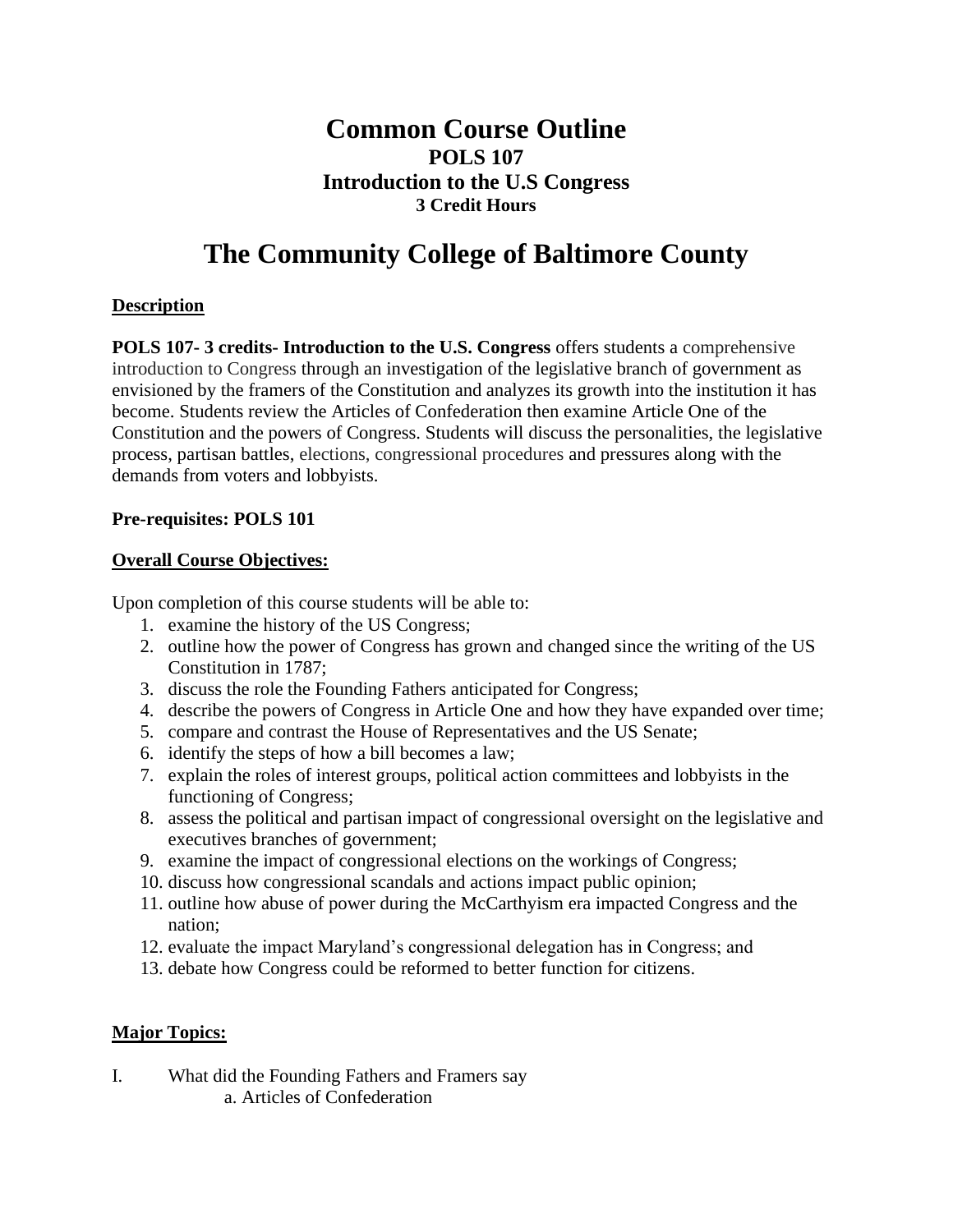- b. 1787 Constitutional Convention
- c. Legislative branch of government
- II. The Powers of Congress: Article One
	- a. Term of Office
	- b. Enumerated Powers
	- c. Elastic Clause
	- d. Exclusive Powers of the House of Representatives
	- e. Exclusive powers of the US Senate
- III. Membership in Congress and its privileges
	- a. House of Representatives
	- b. US Senate
	- c. Congressional Immunity
	- d. District of Columbia and US possessions
	- e. Maryland delegation
- IV. How a bill becomes a law
	- a. Types of bills
	- b. Proposing a bill
	- c. The committee process
	- d. Debating legislation in Congress
	- e. Voting on legislation
	- f. Conference committee
	- g. Presidential options
- V. Lobbying Congress
	- a. Origins and rationale
	- b. Role of interest Groups
	- c. Types of lobbyist
	- d. Role of the media
	- e. Fundamentals of lobbying
	- f. Role of Political Action Committees, 527's and Super PACS
	- g. Federal Election Commission
- VI. Congressional oversight
	- a. What does oversight do
	- b. Constitutional basis
	- c. Independent agencies
	- d. Subpoena power of Congress
	- e. Congressional immunity
- VII. Abuse of power
	- a. Senator Joe McCarthy
	- b. Hollywood Blacklist
	- c. Recent abuses